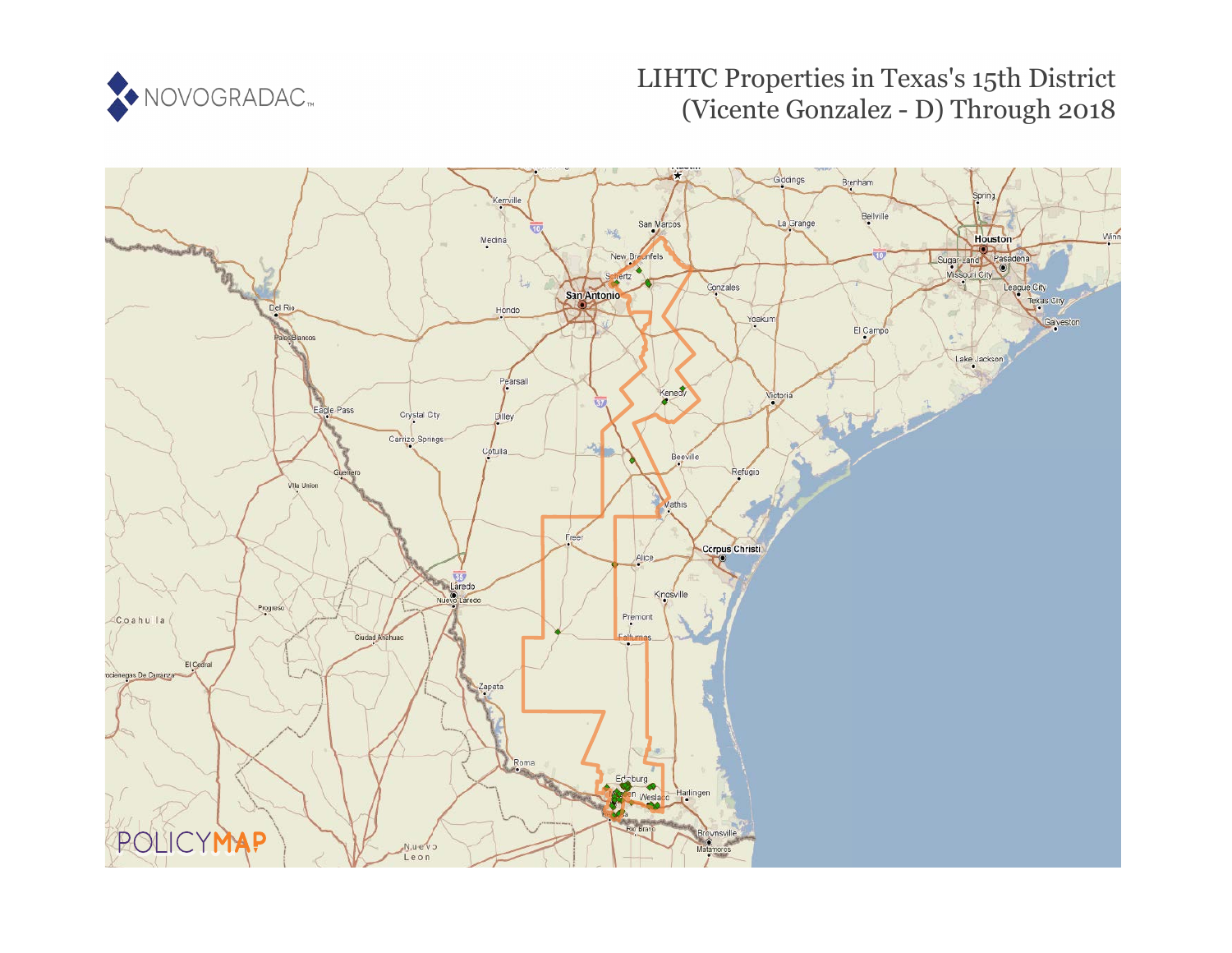| <b>Project Name</b>                          | <b>Address</b>            | <b>City</b>     | <b>State</b> | <b>Zip Code</b> | Nonprofit<br><b>Sponsor</b> | <b>Allocation</b><br>Year | <b>Annual</b><br><b>Allocated</b><br><b>Amount</b> | <b>Year Placed</b><br>in Service | <b>Construction Type</b> | <b>Total</b><br><b>Units</b> | Low<br>Income<br><b>Units</b> | <b>Rent</b> or<br><b>Income</b><br><b>Ceiling</b> | <b>Credit</b><br><b>Percentage</b> | Tax-<br><b>Exempt</b><br><b>Bond</b> | <b>HUD Multi-Family</b><br><b>Financing/Rental</b><br><b>Assistance</b> |
|----------------------------------------------|---------------------------|-----------------|--------------|-----------------|-----------------------------|---------------------------|----------------------------------------------------|----------------------------------|--------------------------|------------------------------|-------------------------------|---------------------------------------------------|------------------------------------|--------------------------------------|-------------------------------------------------------------------------|
| <b>VILLAS AT BEAUMONT</b>                    | 2200 BEAUMONT AVE MCALLEN |                 | TX           | 78501           | $\mathbf{N}\mathbf{o}$      | 2008                      | ${\bf S0}$                                         | 2011                             | Not Indicated            | ${\bf 36}$                   | 36                            |                                                   | 60% AMGI Not Indicated No          |                                      |                                                                         |
| MERRITT LAKESIDE SENIOR<br>VILLAGE           | 1222 BORGFELD RD          | <b>SCHERTZ</b>  | TX           | 78154           | No                          | 2010                      | \$0\$                                              | 2012                             | Not Indicated            | 176                          | 176                           |                                                   | 60% AMGI Not Indicated No          |                                      |                                                                         |
| <b>CASA MESSINA</b>                          | 7756 MILE 16 N            | <b>EDCOUCH</b>  | TX           | 78538           |                             | Insufficient<br>Data      | $\bf{S0}$                                          | Insufficient<br>Data             | Not Indicated            | 73                           | $\mathbf 0$                   |                                                   | Not Indicated                      |                                      |                                                                         |
| <b>CENTERPOINTE HOME</b><br><b>OWNERSHIP</b> | 3401 DIAMOND BLVD         | WESLACO         | TX           | 78599           |                             | Insufficient<br>Data      | $\bf{S0}$                                          | Insufficient<br>Data             | Not Indicated            | 36                           | $\bf{0}$                      |                                                   | Not Indicated                      |                                      |                                                                         |
| <b>DELTA ESTATES</b>                         | 300 MILE 2 W              | <b>EDCOUCH</b>  | TX           | 78538           |                             | Insufficient<br>Data      | $\bf{S0}$                                          | Insufficient<br>Data             | Not Indicated            | 64                           | $\mathbf 0$                   |                                                   | Not Indicated                      |                                      |                                                                         |
| EL PARAISO APTS                              | 201 MILE 2 W              | <b>EDCOUCH</b>  | TX           | 78538           |                             | Insufficient<br>Data      | ${\bf S0}$                                         | Insufficient<br>Data             | Not Indicated            | $30\,$                       | $\bf{0}$                      |                                                   | Not Indicated                      |                                      |                                                                         |
| HEBBRONVILLE SENIOR APTS                     | 711 N SIGRID AVE          | HEBBRONVILLE    | <b>TX</b>    | 78361           |                             | Insufficient<br>Data      | $\bf{S0}$                                          | Insufficient<br>Data             | Not Indicated            | 19                           | $\mathbf 0$                   |                                                   | Not Indicated                      |                                      |                                                                         |
| <b>LA VILLA DE ALTON</b>                     | 308 N EAGLE PASS ST       | <b>ALTON</b>    | TX           | 78573           |                             | Insufficient<br>Data      | $\bf{S0}$                                          | Insufficient<br>Data             | Not Indicated            | 76                           | $\bf{0}$                      |                                                   | Not Indicated                      |                                      |                                                                         |
| <b>LA VISTA APTS</b>                         | 2401 LA VISTA AVE         | <b>MCALLEN</b>  | TX           | 78501           |                             | Insufficient<br>Data      | $\$0$                                              | Insufficient<br>Data             | Not Indicated            | 48                           | $\mathbf 0$                   |                                                   | Not Indicated                      |                                      |                                                                         |
| <b>MEMORIAL APTS</b>                         | 501 E JASMINE AVE         | <b>MCALLEN</b>  | TX           | 78501           |                             | 2012                      | $\$0$                                              | Insufficient<br>Data             | Not Indicated            | 246                          | $\bf{0}$                      |                                                   | Not Indicated                      |                                      |                                                                         |
| <b>MESQUITE TERRACE</b>                      | 421 E THOMAS RD           | PHARR           | TX           | 78577           |                             | Insufficient<br>Data      | $\bf{S0}$                                          | Insufficient<br>Data             | Not Indicated            | 106                          | $\mathbf 0$                   |                                                   | Not Indicated                      |                                      |                                                                         |
| PADRE DE VIDA APTS                           | <b>3900 S WARE RD</b>     | <b>MCALLEN</b>  | TX           | 78503           |                             | Insufficient<br>Data      | $\bf{S0}$                                          | Insufficient<br>Data             | Not Indicated            | 179                          | $\mathbf 0$                   |                                                   | Not Indicated                      |                                      |                                                                         |
| <b>LA HERENCIA APTS</b>                      | 100 LA HERENCIA           | <b>MERCEDES</b> | TX           | 78570           | $\mathbf{N}\mathbf{o}$      | 1997                      | $\$0$                                              | 1999                             | New Construction         | 160                          | 160                           |                                                   | 70 % present<br>value              | No                                   |                                                                         |
| <b>RUNGE APTS</b>                            | 1200 N GOLIAD             | <b>RUNGE</b>    | TX           |                 | No                          | 1999                      | \$0\$                                              | 2000                             | New Construction         | 32                           | 32                            |                                                   | 30 % present<br>value              |                                      |                                                                         |
| EL PATRIMONIO APTS                           | 2601 SARAH AVE            | MCALLEN         | TX           | 78503           | No                          | 2000                      | $\$0$                                              | 2001                             | <b>New Construction</b>  | 192                          | 144                           |                                                   | 70 % present<br>value              | No                                   |                                                                         |

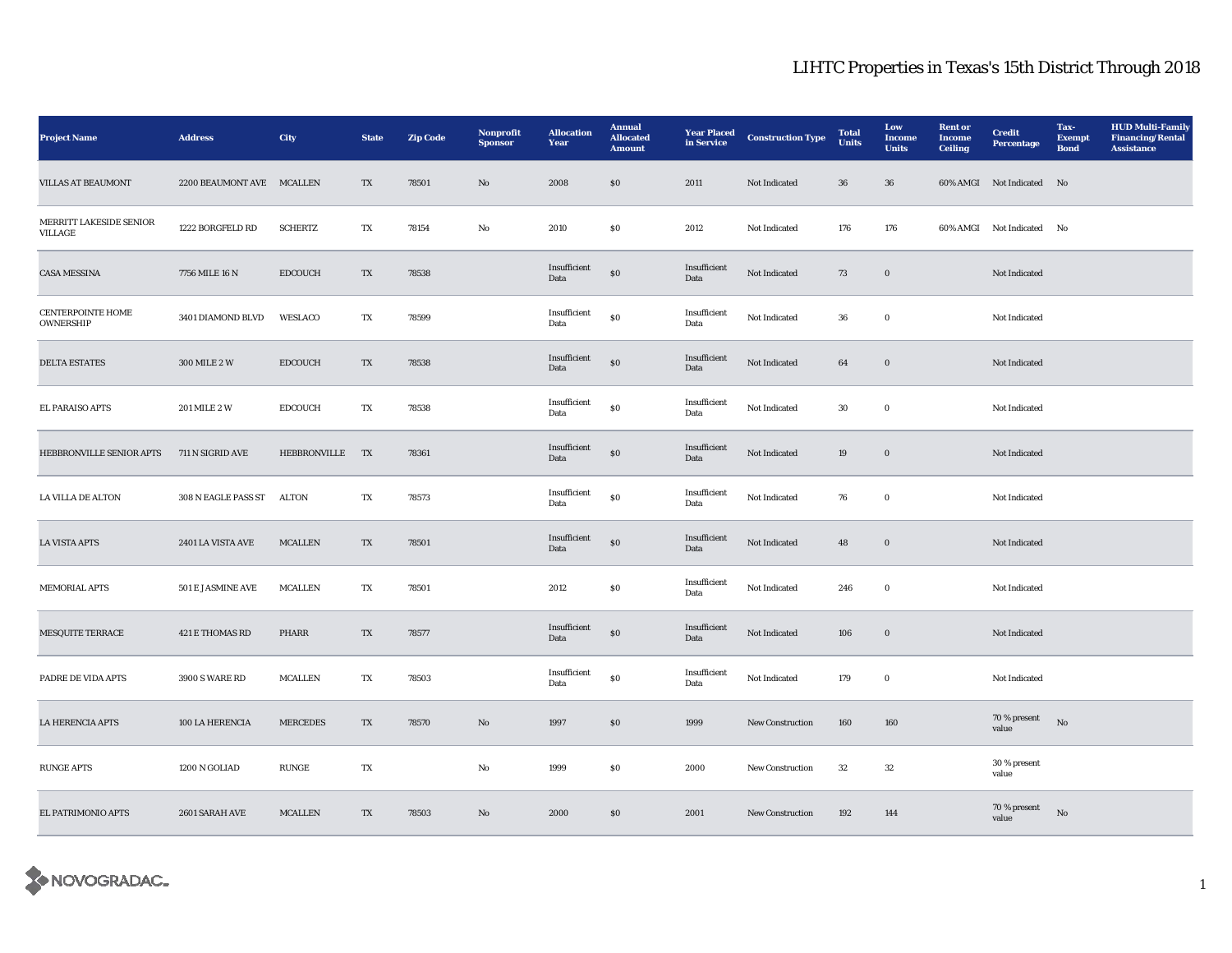| <b>Project Name</b>           | <b>Address</b>             | City            | <b>State</b> | <b>Zip Code</b> | Nonprofit<br><b>Sponsor</b> | <b>Allocation</b><br>Year | <b>Annual</b><br><b>Allocated</b><br><b>Amount</b> | <b>Year Placed</b><br>in Service | <b>Construction Type</b> | <b>Total</b><br>Units | Low<br>Income<br><b>Units</b> | <b>Rent</b> or<br><b>Income</b><br><b>Ceiling</b> | <b>Credit</b><br><b>Percentage</b> | Tax-<br><b>Exempt</b><br><b>Bond</b> | <b>HUD Multi-Family</b><br><b>Financing/Rental</b><br><b>Assistance</b> |
|-------------------------------|----------------------------|-----------------|--------------|-----------------|-----------------------------|---------------------------|----------------------------------------------------|----------------------------------|--------------------------|-----------------------|-------------------------------|---------------------------------------------------|------------------------------------|--------------------------------------|-------------------------------------------------------------------------|
| <b>RAINTREE APTS</b>          | <b>650 RAINTREE ST</b>     | <b>ALAMO</b>    | TX           | 78516           | No                          | 2000                      | $\$0$                                              | 2001                             | Acquisition and Rehab 32 |                       | $32\,$                        |                                                   | 70 % present<br>value              | No                                   |                                                                         |
| <b>CIELO LINDO APTS</b>       | 402 HINOJOSA DR            | <b>EDCOUCH</b>  | TX           | 78538           |                             | 2000                      | \$0\$                                              | 2002                             | Not Indicated            | 34                    | 34                            |                                                   | Not Indicated                      |                                      |                                                                         |
| EL PUEBLO DORADO              | 901 E THOMAS RD            | PHARR           | TX           | 78577           |                             | 2002                      | \$0\$                                              | 2002                             | Not Indicated            | 132                   | 176                           |                                                   | Not Indicated                      |                                      |                                                                         |
| LA ESTANCIA APTS (WESLACO)    | 3601 E MILE 8 N            | WESLACO         | TX           | 78599           |                             | 2001                      | \$0\$                                              | 2002                             | Not Indicated            | 32                    | $32\,$                        |                                                   | Not Indicated                      |                                      |                                                                         |
| <b>EDEN PLACE</b>             | 1220 JEFFERSON AVE         | <b>SEGUIN</b>   | TX           | 78155           | $\rm No$                    | 2001                      | ${\bf S0}$                                         | 2003                             | New Construction         | 60                    | 56                            |                                                   | 70 % present<br>value              | $_{\rm No}$                          |                                                                         |
| <b>LOS NARANJOS</b>           | 210 S EAGLE PASS ST        | ALTON           | TX           | 78573           | No                          | 2001                      | $\boldsymbol{\mathsf{S}}\boldsymbol{\mathsf{O}}$   | 2003                             | <b>New Construction</b>  | $30\,$                | $30\,$                        |                                                   | 70 % present<br>value              | No                                   |                                                                         |
| <b>JARDINES DE LA FUENTE</b>  | 1701 W LAS MILPAS RD PHARR |                 | TX           | 78577           | No                          | 2003                      | \$0                                                | 2004                             | <b>New Construction</b>  | 200                   | 160                           |                                                   | 70 % present<br>value              | No                                   |                                                                         |
| <b>VALLEY VIEW APTS</b>       | 1401 W ANAYA RD            | PHARR           | TX           | 78577           | No                          | 2002                      | \$0\$                                              | 2004                             | <b>New Construction</b>  | 128                   | 121                           |                                                   | 70 % present<br>value              | $\rm \bf No$                         |                                                                         |
| <b>LAS CANTERAS APTS</b>      | <b>415 E THOMAS RD</b>     | PHARR           | TX           | 78577           | Yes                         | 2004                      | \$577,000                                          | 2006                             | New Construction         | 100                   | 100                           | 60% AMGI                                          | 70 % present<br>value              |                                      |                                                                         |
| <b>STRATTON OAKS</b>          | 716 STRATTON ST            | ${\tt SEGUN}$   | TX           | 78155           | Yes                         | 2004                      | \$590,539                                          | 2006                             | New Construction         | 100                   | 100                           | 60% AMGI                                          | 70 % present<br>value              |                                      |                                                                         |
| <b>CASA SALDANA</b>           | 1225 N FM 491              | <b>MERCEDES</b> | TX           | 78570           |                             | 2004                      | \$1,182,999                                        | 2006                             | New Construction         | 196                   | 156                           | $60\%$ AMGI                                       | 70 % present<br>value              |                                      |                                                                         |
| <b>EDINBURG SENIOR TOWERS</b> | <b>201 N 13TH AVE</b>      | <b>EDINBURG</b> | TX           | 78541           | Yes                         | 2004                      | \$357,369                                          | 2006                             | New Construction         | 100                   | 100                           | 60% AMGI                                          | 70 % present<br>value              |                                      |                                                                         |
| <b>KINGSWOOD VILLAGE</b>      | 521 S 27TH AVE             | <b>EDINBURG</b> | TX           | 78542           | No                          | 2005                      | \$349,985                                          | 2007                             | Acquisition and Rehab 80 |                       | 80                            | 60% AMGI                                          | 70 % present<br>value              | No                                   |                                                                         |
| <b>SEVILLA APTS</b>           | 600 N AIRPORT DR           | WESLACO         | TX           | 78596           | $\mathbf{N}\mathbf{o}$      | 2005                      | \$359,068                                          | 2007                             | Acquisition and Rehab 80 |                       | 80                            | 60% AMGI                                          | 70 % present<br>value              | $\mathbf{N}\mathbf{o}$               |                                                                         |
| PARKVIEW TERRACE              | 211 W AUDREY ST            | PHARR           | TX           | 78577           | No                          | 2008                      | \$0\$                                              | Insufficient<br>Data             | Not Indicated            | 100                   | 100                           |                                                   | 60% AMGI Not Indicated No          |                                      |                                                                         |

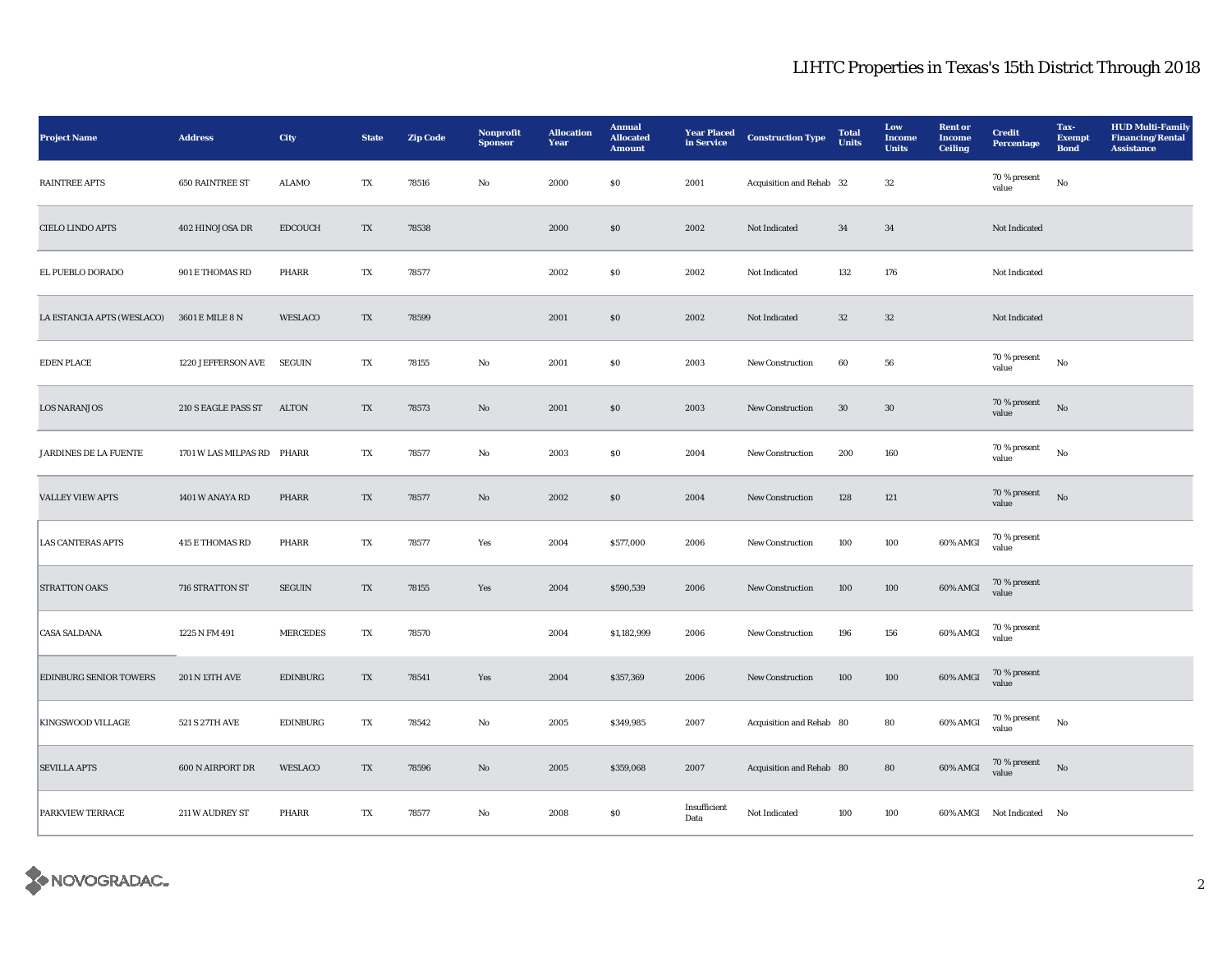| <b>Project Name</b>                             | <b>Address</b>                                                  | City             | <b>State</b> | <b>Zip Code</b> | Nonprofit<br><b>Sponsor</b> | <b>Allocation</b><br>Year | <b>Annual</b><br><b>Allocated</b><br><b>Amount</b> | <b>Year Placed</b><br>in Service | <b>Construction Type</b>  | <b>Total</b><br>Units | Low<br><b>Income</b><br><b>Units</b> | <b>Rent or</b><br><b>Income</b><br><b>Ceiling</b> | <b>Credit</b><br><b>Percentage</b> | Tax-<br><b>Exempt</b><br><b>Bond</b> | <b>HUD Multi-Family</b><br><b>Financing/Rental</b><br><b>Assistance</b> |
|-------------------------------------------------|-----------------------------------------------------------------|------------------|--------------|-----------------|-----------------------------|---------------------------|----------------------------------------------------|----------------------------------|---------------------------|-----------------------|--------------------------------------|---------------------------------------------------|------------------------------------|--------------------------------------|-------------------------------------------------------------------------|
| <b>RETAMA VILLAGE</b>                           | 900 N 26TH ST                                                   | MCALLEN          | TX           | 78501           |                             | Insufficient<br>Data      | $\$0$                                              | Insufficient<br>Data             | Not Indicated             | 128                   | $\boldsymbol{0}$                     |                                                   | Not Indicated                      |                                      |                                                                         |
| RETAMA VILLAGE PHASE II                         | 2500 JASMINE AVE                                                | <b>MCALLEN</b>   | TX           | 78501           |                             | Insufficient<br>Data      | $\$0$                                              | Insufficient<br>Data             | Not Indicated             | 73                    | $\mathbf 0$                          |                                                   | Not Indicated                      |                                      |                                                                         |
| <b>SUNSET TERRACE</b>                           | 800 W EGLY AVE                                                  | <b>PHARR</b>     | TX           | 78577           |                             | Insufficient<br>Data      | $\$0$                                              | Insufficient<br>Data             | Not Indicated             | 99                    | $\boldsymbol{0}$                     |                                                   | Not Indicated                      |                                      |                                                                         |
| THE HEIGHTS APARTMENTS                          | SWQ WISCONSIN ROAD<br>AND RAUL LONGORIA EDINBURG<br><b>ROAD</b> |                  | TX           | 78542           | No                          | 2015                      | ${\bf S0}$                                         | Insufficient<br>Data             | Acquisition and Rehab 128 |                       | 110                                  | 60% AMGI TCEP only                                |                                    | No                                   | $_{\rm No}$                                                             |
| <b>LA PALMILLA</b>                              | SWQ OF ALBERTA AND<br><b>RAUL LONGORIA</b>                      | <b>EDINBURG</b>  | TX           | 78542           | $\mathbf{N}\mathbf{o}$      | 2015                      | $\$0$                                              | Insufficient<br>Data             | Acquisition and Rehab 140 |                       | 126                                  | 60% AMGI TCEP only                                |                                    | No                                   | $\mathbf{No}$                                                           |
| AVANTI EAST (AKA SIERRA VISTA) 1215 OWASSA ROAD |                                                                 | <b>EDINBURG</b>  | TX           | 78542           | No                          | 2016                      | \$0\$                                              | Insufficient<br>Data             | <b>New Construction</b>   | 108                   | 90                                   | 60% AMGI                                          | 70 % present<br>value              | No                                   |                                                                         |
| <b>EDINBURG VILLAGE</b>                         | 701 S 4TH AVENUE                                                | <b>EDINBURG</b>  | TX           | 78539           | No                          | 2016                      | \$0\$                                              | Insufficient<br>Data             | Acquisition and Rehab 100 |                       | 100                                  | 60% AMGI                                          | 30 % present<br>value              | No                                   | No                                                                      |
| EHA LIBERTY VILLAGE                             | 4500 BLOCK OF SOUTH<br><b>VETERANS BOULEVARD</b>                | <b>EDINBURG</b>  | TX           | 78542           | No                          | 2016                      | \$0\$                                              | Insufficient<br>Data             | <b>New Construction</b>   | 124                   | 98                                   | 60% AMGI                                          | 70 % present<br>value              | No                                   |                                                                         |
| <b>EL SERENO</b>                                | NW OF W. BORGFELD<br>ROAD AND DOBIE<br>ROAD                     | CIBOLO           | TX           | 78108           | $\mathbf{N}\mathbf{o}$      | 2016                      | $\$0$                                              | Insufficient<br>Data             | New Construction          | 136                   | 119                                  | 60% AMGI                                          | 70 % present<br>value              | No                                   |                                                                         |
| <b>STARLIGHT</b>                                | SWQ OF ALBERTA AND<br>RAUL LONGORIA                             | <b>EDINBURG</b>  | TX           | 78542           | No                          | 2016                      | $\$0$                                              | Insufficient<br>Data             | <b>New Construction</b>   | 141                   | 119                                  | 60% AMGI                                          | 70 % present<br>value              | No                                   |                                                                         |
| <b>LAS PALOMAS</b>                              | NWC W DOVE AVE &<br><b>BICENTENNIAL BLVD</b>                    | <b>MCALLEN</b>   | TX           | 78504           | $\mathbf{N}\mathbf{o}$      | 2017                      | $\boldsymbol{\mathsf{S}}\boldsymbol{\mathsf{O}}$   | Insufficient<br>Data             | New Construction          | 122                   | 100                                  | 60% AMGI                                          | 70 % present<br>value              |                                      |                                                                         |
| TOWN OAKS APRTMENTS                             | 120 WATER ST                                                    | <b>KENEDY</b>    | TX           | 78119           | No                          | 1987                      | \$0\$                                              | 1987                             | <b>Existing</b>           | 48                    | 48                                   |                                                   | Not Indicated                      |                                      |                                                                         |
| <b>VAQUEROS APTS</b>                            | 305 W SECOND ST                                                 | <b>SAN DIEGO</b> | TX           | 78384           | $\mathbf{N}\mathbf{o}$      | 1987                      | \$0\$                                              | 1987                             | Existing                  | 28                    | 28                                   |                                                   | Not Indicated                      |                                      |                                                                         |
| 307 GASTEL CIR                                  | 307 GASTEL CIR                                                  | <b>EDINBURG</b>  | TX           | 78539           | No                          | 1988                      | $\$0$                                              | 1988                             | <b>New Construction</b>   | $\overline{4}$        | $\overline{4}$                       |                                                   | Not Indicated                      |                                      |                                                                         |
| 312 GASTEL CIR                                  | 312 GASTEL CIR                                                  | <b>EDINBURG</b>  | TX           | 78539           | No                          | 1988                      | \$0\$                                              | 1988                             | New Construction          | $\overline{4}$        | $\overline{4}$                       |                                                   | Not Indicated                      |                                      |                                                                         |

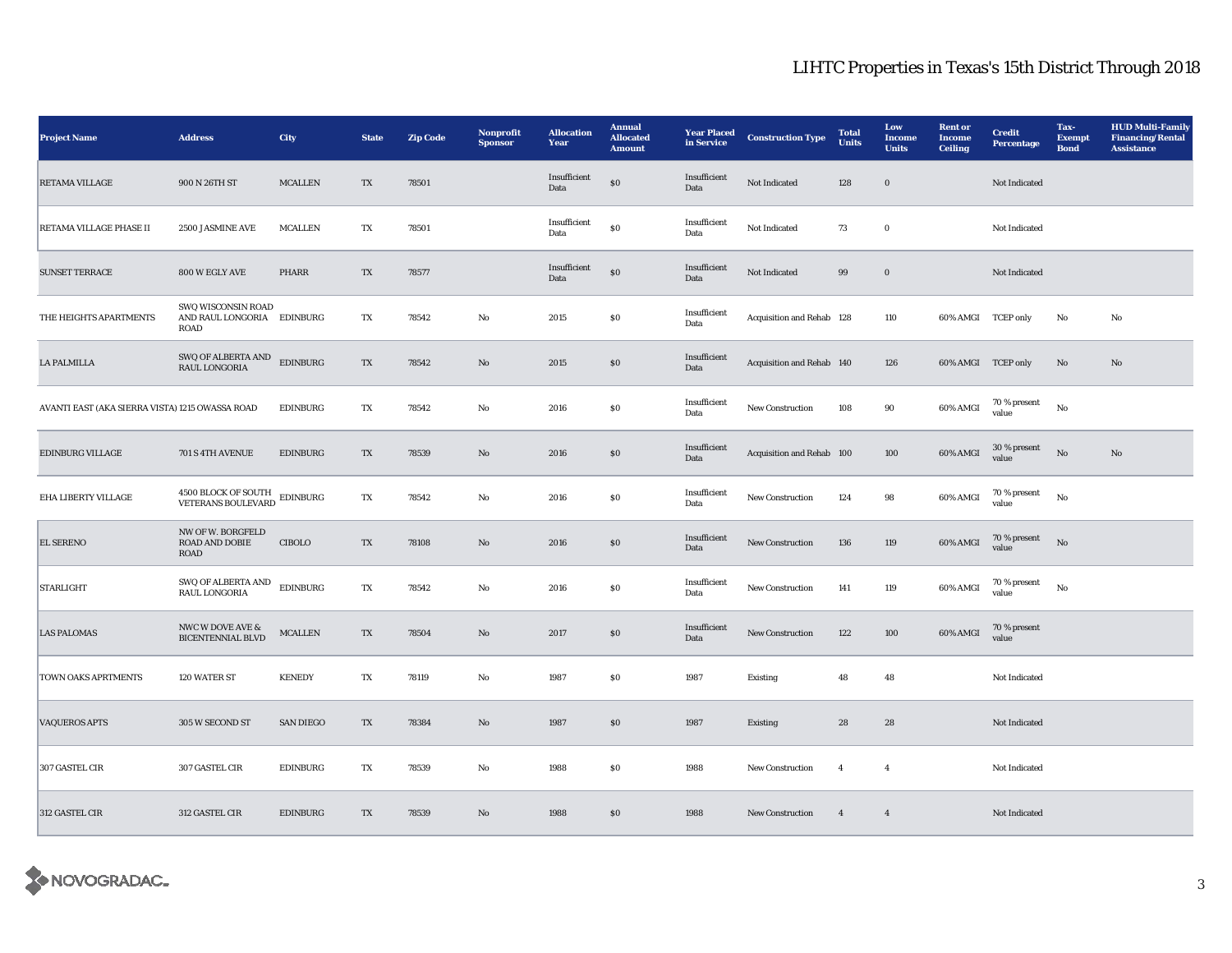| <b>Project Name</b>          | <b>Address</b>                       | City             | <b>State</b> | <b>Zip Code</b> | Nonprofit<br><b>Sponsor</b> | <b>Allocation</b><br>Year | <b>Annual</b><br><b>Allocated</b><br><b>Amount</b> | <b>Year Placed</b><br>in Service | <b>Construction Type</b> | <b>Total</b><br>Units | Low<br>Income<br><b>Units</b> | <b>Rent</b> or<br><b>Income</b><br><b>Ceiling</b> | <b>Credit</b><br><b>Percentage</b> | Tax-<br><b>Exempt</b><br><b>Bond</b> | <b>HUD Multi-Family</b><br><b>Financing/Rental</b><br><b>Assistance</b> |
|------------------------------|--------------------------------------|------------------|--------------|-----------------|-----------------------------|---------------------------|----------------------------------------------------|----------------------------------|--------------------------|-----------------------|-------------------------------|---------------------------------------------------|------------------------------------|--------------------------------------|-------------------------------------------------------------------------|
| 4608 N D ST                  | 4608 N D ST                          | MCALLEN          | TX           | 78504           | No                          | 1988                      | \$0\$                                              | 1988                             | New Construction         | $\overline{4}$        | $\overline{4}$                |                                                   | Not Indicated                      |                                      |                                                                         |
| <b>ACACIA APTS</b>           | 424 E ACACIA AVE                     | <b>HIDALGO</b>   | TX           | 78557           | No                          | 1988                      | \$0                                                | 1988                             | <b>New Construction</b>  | 10                    | 10                            |                                                   | Not Indicated                      |                                      |                                                                         |
| <b>HIDALGO HOUSING</b>       | 401 S FIFTH ST                       | <b>HIDALGO</b>   | TX           | 78557           | No                          | 1988                      | ${\bf S0}$                                         | 1988                             | New Construction         | $5\phantom{.0}$       | $5\phantom{.0}$               |                                                   | Not Indicated                      |                                      |                                                                         |
| <b>BESS HOME</b>             | 157 BESS ST                          | NEW BRAUNFELS TX |              | 78130           | $\mathbf{N}\mathbf{o}$      | 1989                      | \$0\$                                              | 1989                             | New Construction         | $\mathbf{1}$          | $\mathbf{1}$                  |                                                   | Not Indicated                      |                                      |                                                                         |
| 400 E ULEX AVE               | $400\,\mathrm{E}\,\mathrm{ULEX}$ AVE | MCALLEN          | TX           | 78504           | No                          | 1989                      | ${\bf S0}$                                         | 1990                             | New Construction         | $\,$ 2 $\,$           | $\boldsymbol{2}$              |                                                   | Not Indicated                      |                                      |                                                                         |
| <b>DIAMOND G APTS</b>        | 913 E STUBBS ST                      | <b>EDINBURG</b>  | TX           | 78539           | $\mathbf{N}\mathbf{o}$      | 1992                      | $\boldsymbol{\mathsf{S}}\boldsymbol{\mathsf{0}}$   | 1992                             | New Construction         | $\boldsymbol{2}$      | $\boldsymbol{2}$              |                                                   | Not Indicated                      |                                      |                                                                         |
| <b>SUNRISE PROJECT</b>       | 324 DELIA DR                         | <b>EDINBURG</b>  | TX           | 78542           | No                          | 1992                      | $\$0$                                              | 1992                             | New Construction         | 3                     | $\sqrt{3}$                    |                                                   | Not Indicated                      |                                      |                                                                         |
| <b>WOODSTONE PROJECT</b>     | 2122 WOODSTONE ST                    | <b>EDINBURG</b>  | TX           | 78542           | $\mathbf{N}\mathbf{o}$      | 1992                      | $\$0$                                              | 1992                             | New Construction         | $\mathbf{3}$          | $\mathbf{3}$                  |                                                   | Not Indicated                      |                                      |                                                                         |
| <b>CIBOLO PLAZA</b>          | 730 FM 1103                          | CIBOLO           | TX           | 78108           | No                          | 1992                      | $\$0$                                              | 1993                             | New Construction         | 24                    | 24                            |                                                   | Not Indicated                      |                                      |                                                                         |
| <b>DIAMOND G APTS II</b>     | <b>404 S 20TH AVE</b>                | <b>EDINBURG</b>  | TX           | 78539           | No                          | 1993                      | $\$0$                                              | 1993                             | New Construction         | $\boldsymbol{2}$      | $\boldsymbol{2}$              |                                                   | Not Indicated                      |                                      |                                                                         |
| PROJECT 93 03                | 2103 CYPRESS ST                      | <b>EDINBURG</b>  | TX           | 78542           | No                          | 1993                      | ${\bf S0}$                                         | 1993                             | <b>New Construction</b>  | $\boldsymbol{2}$      | $\boldsymbol{2}$              |                                                   | Not Indicated                      |                                      |                                                                         |
| PROJECT 93 04                | 1421 EL RECREO CIR                   | <b>EDINBURG</b>  | TX           | 78539           | No                          | 1993                      | $\$0$                                              | 1993                             | New Construction         | $\overline{4}$        | $\overline{4}$                |                                                   | Not Indicated                      |                                      |                                                                         |
| PROJECT 93-01                | 2021 WOODSTONE ST                    | <b>EDINBURG</b>  | TX           | 78542           | No                          | 1993                      | \$0\$                                              | 1993                             | <b>New Construction</b>  | $\mathbf{3}$          | $\mathbf{3}$                  |                                                   | Not Indicated                      |                                      |                                                                         |
| PROJECT 93-02                | 2102 E IOWA RD                       | <b>EDINBURG</b>  | TX           | 78542           | $\mathbf{N}\mathbf{o}$      | 1993                      | $\$0$                                              | 1993                             | New Construction         | $\mathbf{3}$          | $\mathbf{3}$                  |                                                   | Not Indicated                      |                                      |                                                                         |
| <b>OLD FORT HIGHWAY APTS</b> | 1101 E PIRATE DR                     | <b>HIDALGO</b>   | TX           |                 | No                          | 1992                      | \$0\$                                              | 1994                             | <b>New Construction</b>  | 39                    | 39                            |                                                   | Not Indicated                      |                                      |                                                                         |